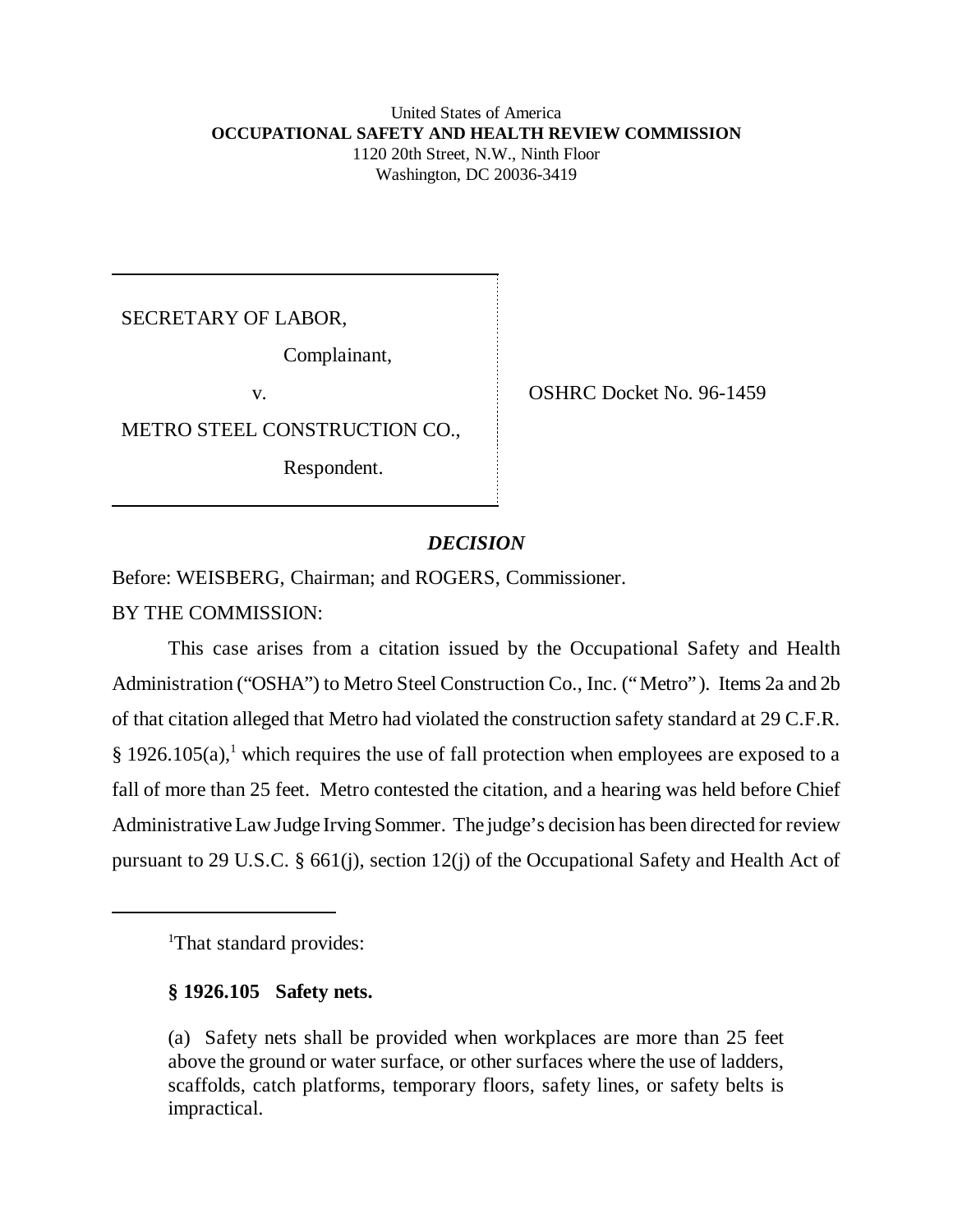1970, 29 U.S.C. §§ 651-678 ("the Act") to determine whether he erred in affirming items 2a and 2b of the citation. For the reasons below, we reverse the judge and vacate both items.

# **Item 2a**

Metro was erecting the skeletal structural steel for a two-story shopping mall that was under construction in Westbury, Long Island, New York. An OSHA compliance officer arrived one afternoon to conduct an inspection of the worksite. He spoke to Metro's project superintendent, Charles O'Leary, who informed him that Metro's safety director was not at the site. O'Leary telephoned the safety director, who was in New Jersey. Because he could not get to the site before the end of the workday, the safety director requested that the compliance officer meet him there the next morning. When the compliance officer arrived the next day, he spoke with O'Leary and the safety director. He subsequently interviewed two Metro employees, Brathwaite and Snow, ironworkers who were performing structural steel erection.

Near the end of that workday, the compliance officer was in the parking lot next to his automobile, getting ready to leave the site, when he observed Brathwaite on the roof level of the structure, walking along the side of the building closest to the parking lot where the compliance officer was standing. It appeared to the compliance officer that Brathwaite was walking along the exterior beam, in which case he would be exposed to a fall to the outside of the building forty feet to the ground, in violation of section 1926.105(a). The compliance officer did not see any decking in the area where Brathwaite was walking and testified that he had no reason to believe that there was decking there. He stated that he could see Brathwaite stepping over the joists. At that point, O'Leary approached, and the compliance officer called to him that he was going to cite Metro for Brathwaite's actions. The compliance officer then got into his car and left the site.

O'Leary testified that, when the compliance officer pointed to the employee on the building, he recognized Brathwaite, and that he could see Brathwaite from the knees up. O'Leary testified that he immediately investigated the situation and saw as he approached the building that Brathwaite was walking along a stack of metal decking that had been laid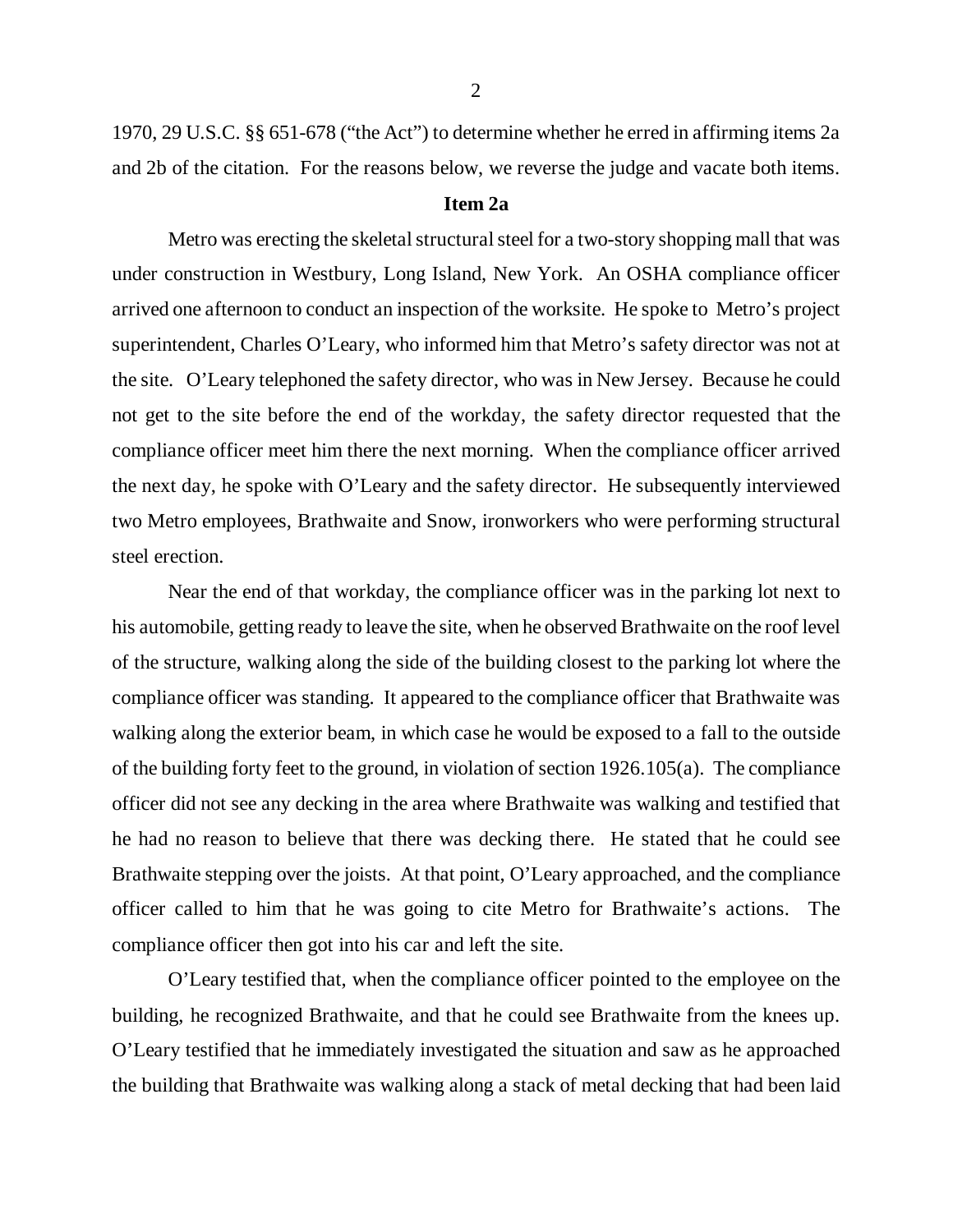across the joists that ran perpendicular to the exterior beam. According to O'Leary, the stack of decking, which would ultimately be spread out to form a solid surface, had been placed there a day or so earlier to provide a safe three-foot-wide walkway for the ironworkers performing the steel erection. He estimated that it was set back 3 - 5 feet from the exterior beam and indicated that it was not visible from the compliance officer's location in the parking lot because the height of the exterior beam concealed it. O'Leary testified that, as soon as he discovered the situation, he went to Metro's construction trailer, got his camera, and took photographs showing the conditions.

Snow also testified. He said that he and Brathwaite worked as partners, and that each of them must know where the other is at all times in order not to do anything that would cause his partner to be injured. When Snow was placing a beam or joist, Brathwaite would be at the other end. Snow testified that, to his knowledge, Brathwaite walked on the decking placed for that purpose and never walked along the exterior beam. Snow testified that he, Brathwaite, and the other ironworkers routinely walk on the decking because it provides a safe walkway. He explained that, although it may have appeared to the compliance officer that Brathwaite was stepping over joists, he probably was stepping over the metal bands that held the stacks of decking together. Snow also corroborated O'Leary's testimony that the decking was not visible from the location in the parking lot where the compliance officer had been standing because it was concealed behind the exterior beam, and that it was necessary to get much closer to the building in order to see the decking.

The judge relied on the compliance officer's testimony, stating that the compliance officer was an experienced veteran who was "adamant" that he had not seen any decking and that he had seen Brathwaite stepping over the joists. The judge examined the photographs taken by O'Leary and did not accord them any weight because he concluded that they did not all represent the same location. Having considered the totality of the evidence and weighed the testimony of the compliance officer against that of O'Leary and Snow, we reverse the judge.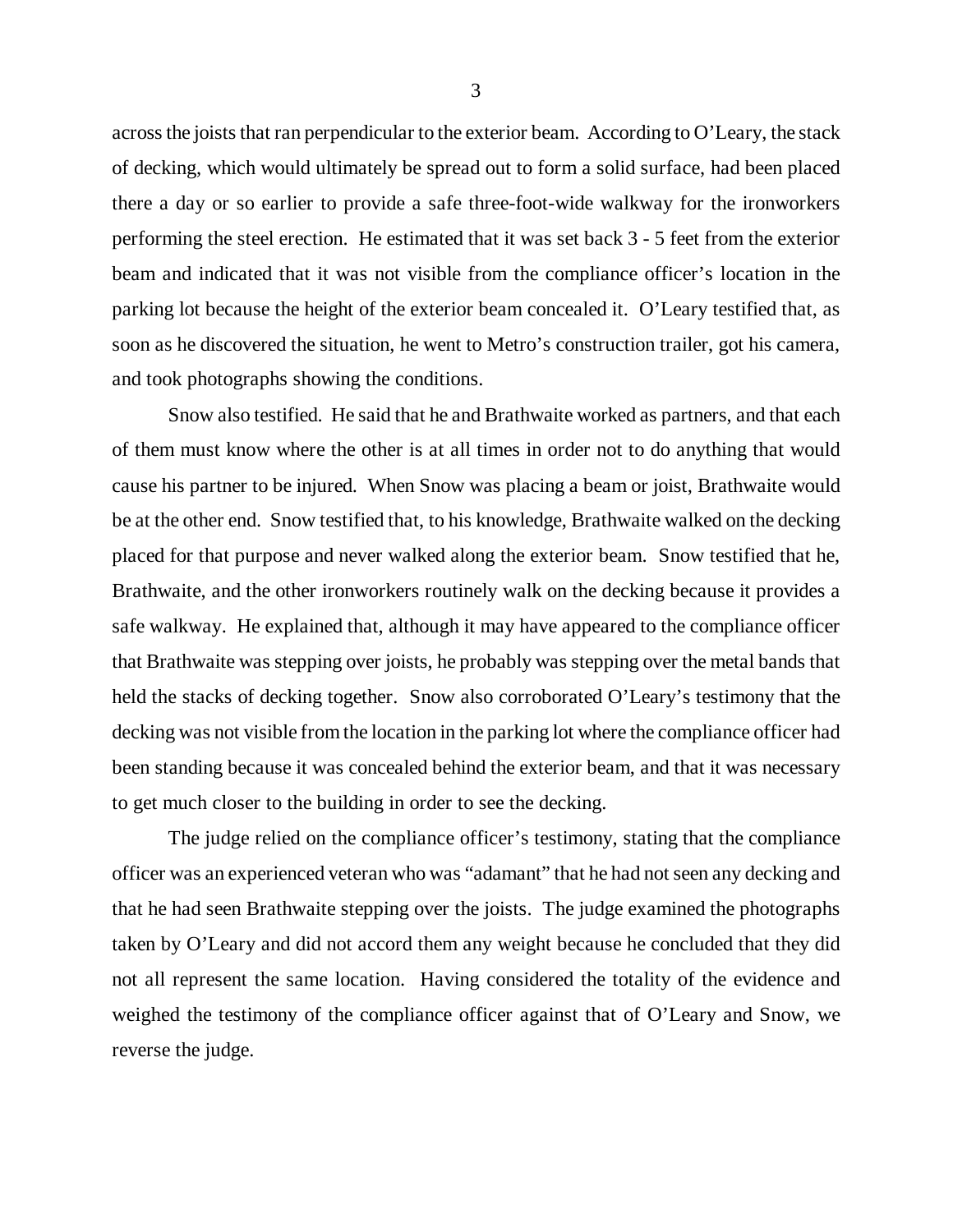A significant factor in our decision is the limited nature of the compliance officer's testimony. He made his observations from only one location in the parking lot as he was getting ready to leave the site, yelled to Metro's project superintendent that Brathwaite's actions constituted a violation, then immediately left. Had he remained, or had he approached nearer to the building, he would either have seen the decking or have been able to testify with certainty that there was no decking in place. Because he did not do this, his testimony is open to contradiction by the more specific testimony of Metro's witnesses, who have presented sufficient evidence to create critical ambiguity about what the conditions actually were. Both O'Leary and Snow testified that Brathwaite was walking along decking that had previously been laid for that purpose. Snow worked closely with Brathwaite and never knew him to walk along an exterior beam without fall protection. According to O'Leary, when the compliance officer pointed to Brathwaite, Brathwaite was visible from the knees up. This suggests that his lower legs were hidden by the beam he was supposedly standing on and that he was standing behind the beam, on the decking. In addition, Snow's explanation that the ironworkers had to step over the steel bands holding the stacks of decking together casts doubt upon the compliance officer's conclusion that Brathwaite was stepping over the joists.

The Secretary argues that the judge's reliance on the compliance officer's testimony amounts to a credibility finding by the judge. We do not agree. When findings of fact are based on the credibility of witnesses, they must be clearly stated as credibility determinations and the reasons must be set out. *E.g.*, *P&Z Co.*, 6 BNA OSHC 1189, 1192, 1977-78 CCH OSHD ¶ 22,413, p. 27,024 (No. 76-431, 1977); *C. Kaufman, Inc.*, 6 BNA OSHC 1295, 1297-98, 1977-78 CCH OSHD ¶ 22,481, p. 27,099 (No. 14249, 1978); *Asplundh Tree Expert Co.*, 6 BNA OSHC 1951, 1953-54, 1978 CCH OSHD ¶ 23,033, p. 27,841 (No. 16162, 1978). The Commission will ordinarily defer to credibility determinations by a judge that are properly explained, but it need not defer to findings that are not based on the demeanor of the witnesses or on other factors that are peculiarly observable by the judge who presides over the hearing. *Waste Mgt. of Palm Beach*, 17 BNA OSHC 1308, 1309-10, 1995-97 CCH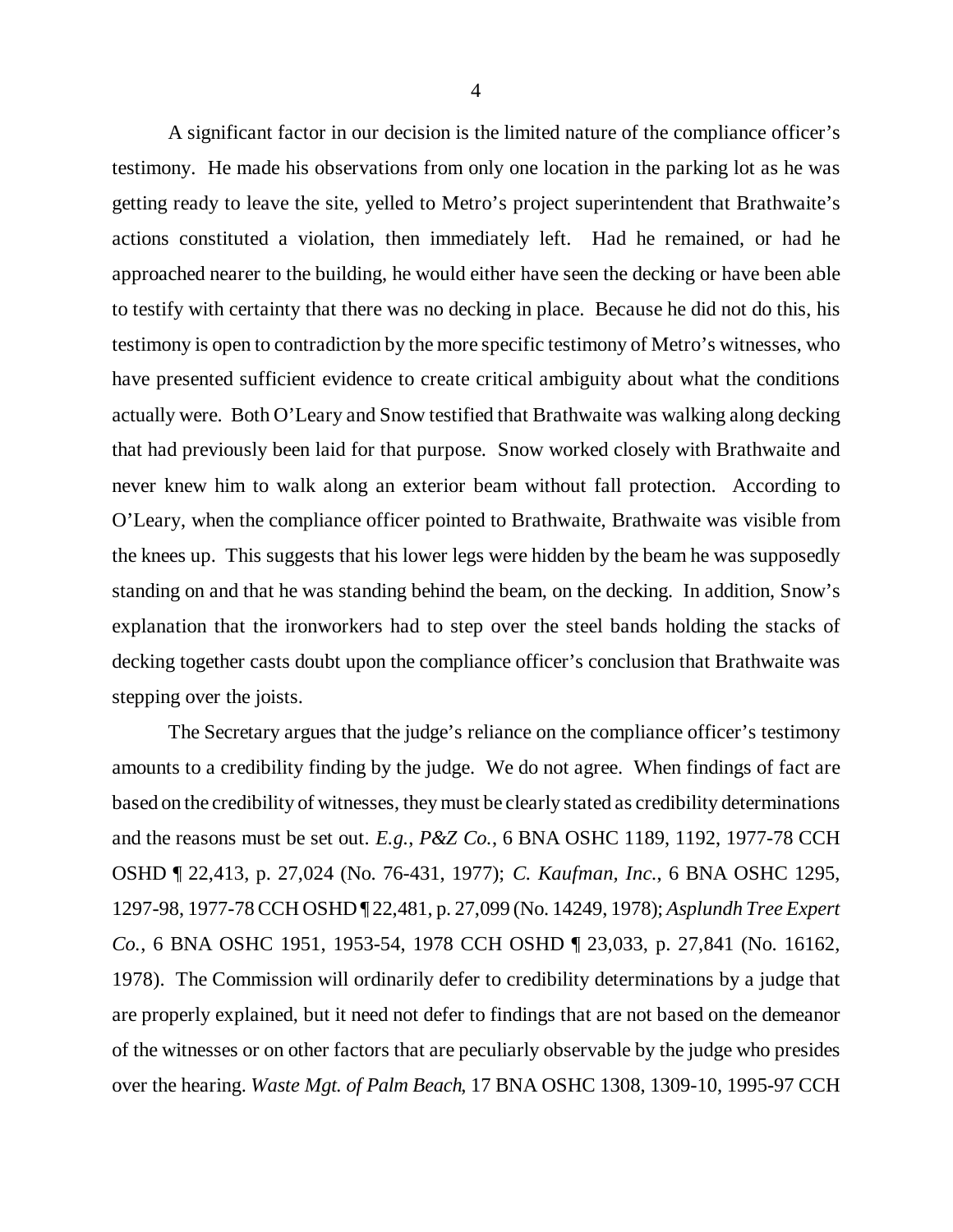OSHD ¶ 30,841, p. 42,891 (No. 93-128, 1995). Where a judge's finding is not based on such factors, the Commission is in as good a position as the judge to determine the facts. *C.J. Hughes Constr.*, 17 BNA OSHC 1753, 1755, 1995-97 CCH OSHD ¶ 31,129, p. 43,475 (No. 93-3177, 1996). That is the case here.

Considering the totality of the evidence, and keeping in mind the respective ability of each witness to observe the incidents that were the subject of his testimony, we cannot find that the compliance officer's testimony that he saw Brathwaite on the exterior beam outweighs the testimony of Metro's two witnesses and must resolve this ambiguity against the Secretary.<sup>2</sup> We therefore conclude that the Secretary has not carried her burden of proving that Brathwaite was exposed to an exterior fall of more than twenty-five feet. Accordingly, we reverse the judge and vacate item 2a of the citation.<sup>3</sup>

### **Item 2b**

The compliance officer returned to the Westbury worksite one morning almost three months later. From a location in the parking lot, he videotaped various employees performing construction activities on the worksite. A videotape that has been introduced into

<sup>2</sup>The Commission bases its determination on the sworn testimony of Snow and O'Leary. Chairman Weisberg believes that the photographs introduced by Metro, although not dispositive, support the testimony of O'Leary. Commissioner Rogers, on the other hand, believes that the photographs do not necessarily all represent the same location, and, therefore, do not add credence to the testimony.

<sup>3</sup>The Secretary has filed a motion to strike that portion of Metro's brief in which the company argues that, if Brathwaite did walk on the exterior beam, his actions constituted unpreventable employee misconduct. In view of our disposition of this item, Metro's argument that it has established an affirmative defense is moot, and we need not reach the Secretary's motion.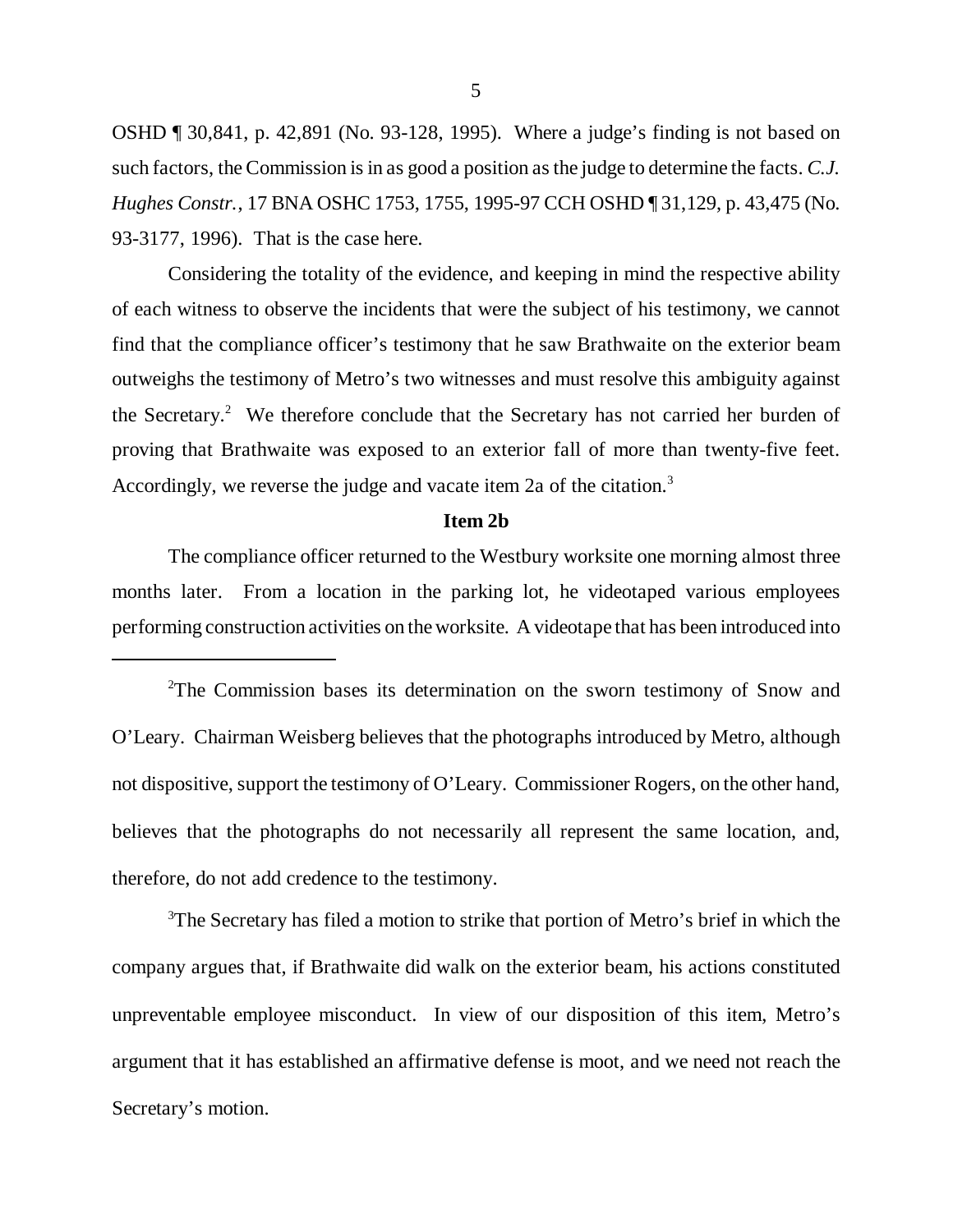evidence shows someone walking along an exterior beam without fall protection, exposed to a fall of 40 feet to the ground. That individual is clearly in violation of section 1926.105(a). The question before us is whether the Secretary has established that the individual in question was a Metro employee.

The videotape depicts three situations that were deemed by the compliance officer to be relevant because he believed that the same person was shown in each of the three scenes. The first situation shows an individual dressed in a black shirt and dark pants sitting astride a beam, welding. It appears that the welder's safety lanyard is tied to a beam, protecting him from falling. This segment of the videotape is significant only because the compliance officer believed that the welder was the person depicted in the other two segments of the videotape and that his welding activity was part of the steel erection being performed by Metro, which would establish that the welder was a Metro employee.

The second section of the videotape depicts the violation. It shows a man wearing a black T-shirt and dark pants, as was the welder, walking the exterior beam without fall protection. After walking the length of one beam, thirty feet, he turned onto an interior beam and walked to the interior of the floor. The compliance officer testified that the man then descended a ladder. The compliance officer did not go onto the site to ascertain the individual's identity because he believed that it was the welder, and because Metro's safety director had requested him not to interview Metro employees without the safety director present.

The third segment of the videotape also shows a man wearing a black T-shirt and black pants. He is sitting near the "barrel" area of the construction astride a beam near where it is connected to an upright column. He appears to be working in concert with another person, who is astraddle another beam, facing him, on the other side of the column. These employees straddling the beams appear to have been driving a pin or a bolt into a hole in the beam. The compliance officer testified that he believed that they were performing a steel erection activity called "bolting up."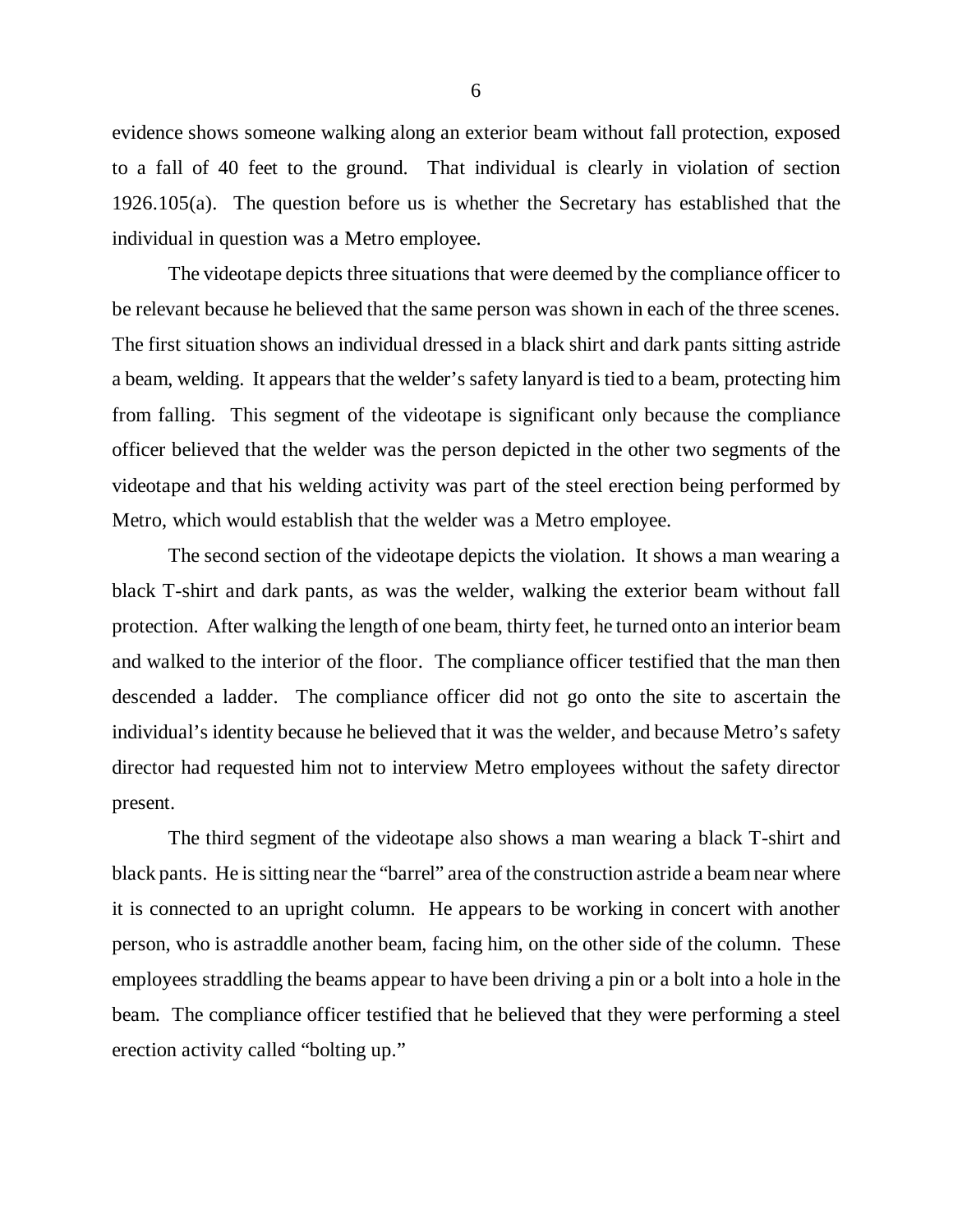In affirming this item, the administrative law judge credited the compliance officer's testimony that the individual who performed the welding, the person who committed the violation, and the person straddling the beam were all the same person, and that the work being performed was steel erection activity, which meant that the person was a Metro employee.

We do not agree with the judge. We find that the Secretary has failed to show by a preponderance of the evidence that the person who walked the exterior beam without fall protection in the second segment of the videotape was a Metro employee. The Secretary attempted to establish this by showing that the welder in the first segment was a Metro employee and that he was also the person shown committing the violation in the second segment as well as the person shown working in the third segment. The compliance officer admitted on cross-examination, however, that the welder appeared to be wearing dark green pants, while the pants worn by the person who walked along the outer beam were black. This testimony suggests that the welder in the first segment and the individual videotaped committing the violation in the second segment were not the same person.

Nor can we conclude that the person in the third section of the videotape is the same person who committed the violation. Having viewed the videotape, we cannot determine that the second and third segments of the videotape involve the same person. In addition, several factors cast doubt on the compliance officer's testimony that the individual shown in the second segment of the videotape was a Metro employee: both O'Leary and Snow testified that they knew all the Metro employees on the worksite and that they did not recognize the person who walked the beam without protection as a Metro employee; and there were a number of other trades working on the site at the same time as Metro, including ironworkers who worked for another company that was performing "ornamental ironwork" or "light iron" work, as distinguished from the heavier skeleton steel or structural steel work being performed by Metro. The individual in the third segment of the videotape was working in an area where a stairway would be located. He appears to be banging a pin or a bolt into a hole in the beam, but we are not able to determine on the record presented to us whether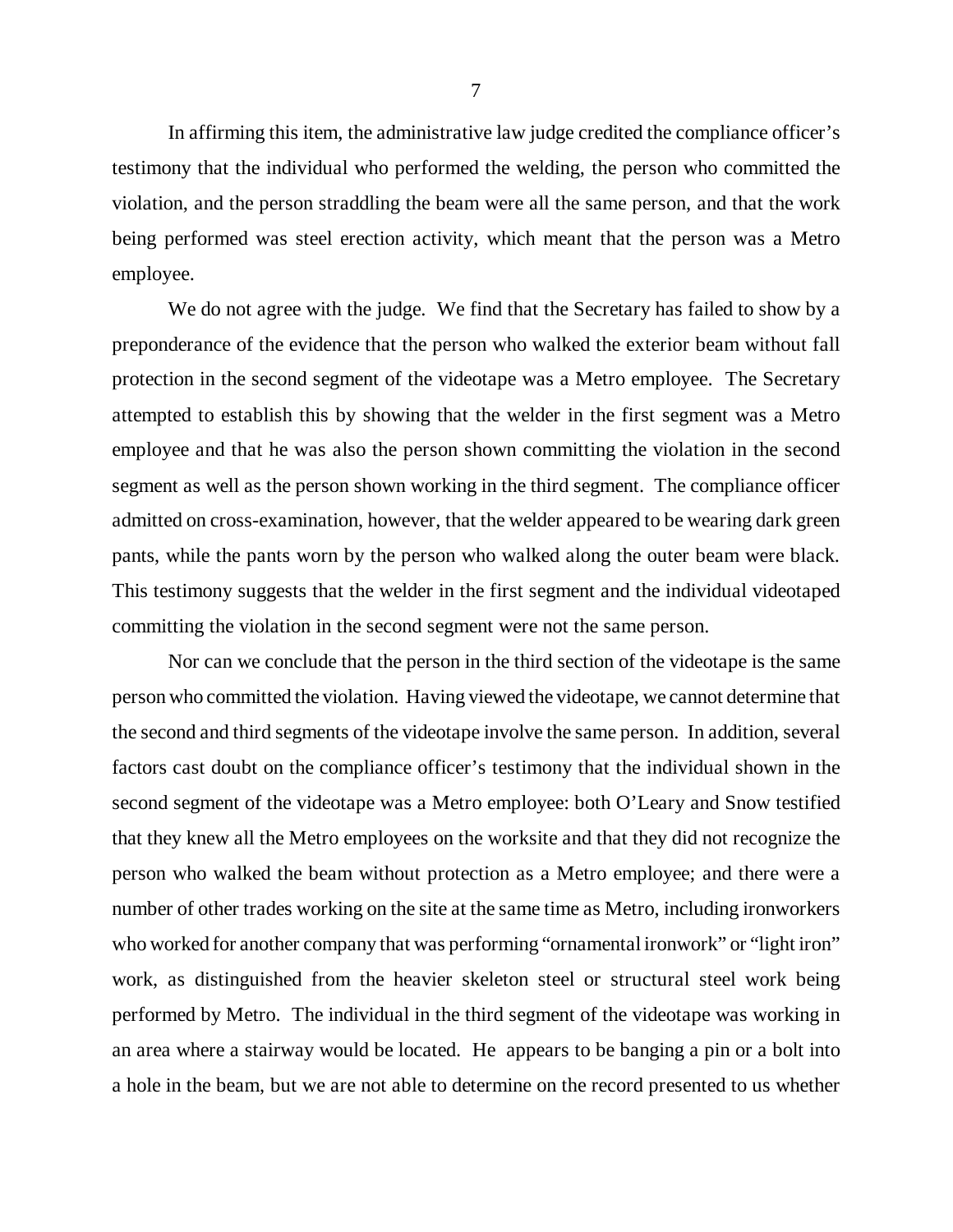he was performing part of the skeleton steel erection or whether he was putting in brackets to hold the stairway. We cannot, therefore, find that he was a Metro employee either.

On this record, we find that the Secretary has not carried her burden of proving that the person who committed the violation was a Metro Steel employee and that Metro Steel should be held liable for the violation. Accordingly, we reverse the administrative law judge and vacate item 2b of the citation.

# **Conclusion**

For the reasons above, we reverse the administrative law judge and vacate items 2a and 2b of the citation and the penalty proposed for those items.

 $\sqrt{s/}$ 

Stuart E. Weisberg Chairman

Date: April 14, 1999 Commissioner

/s/

Thomasina V. Rogers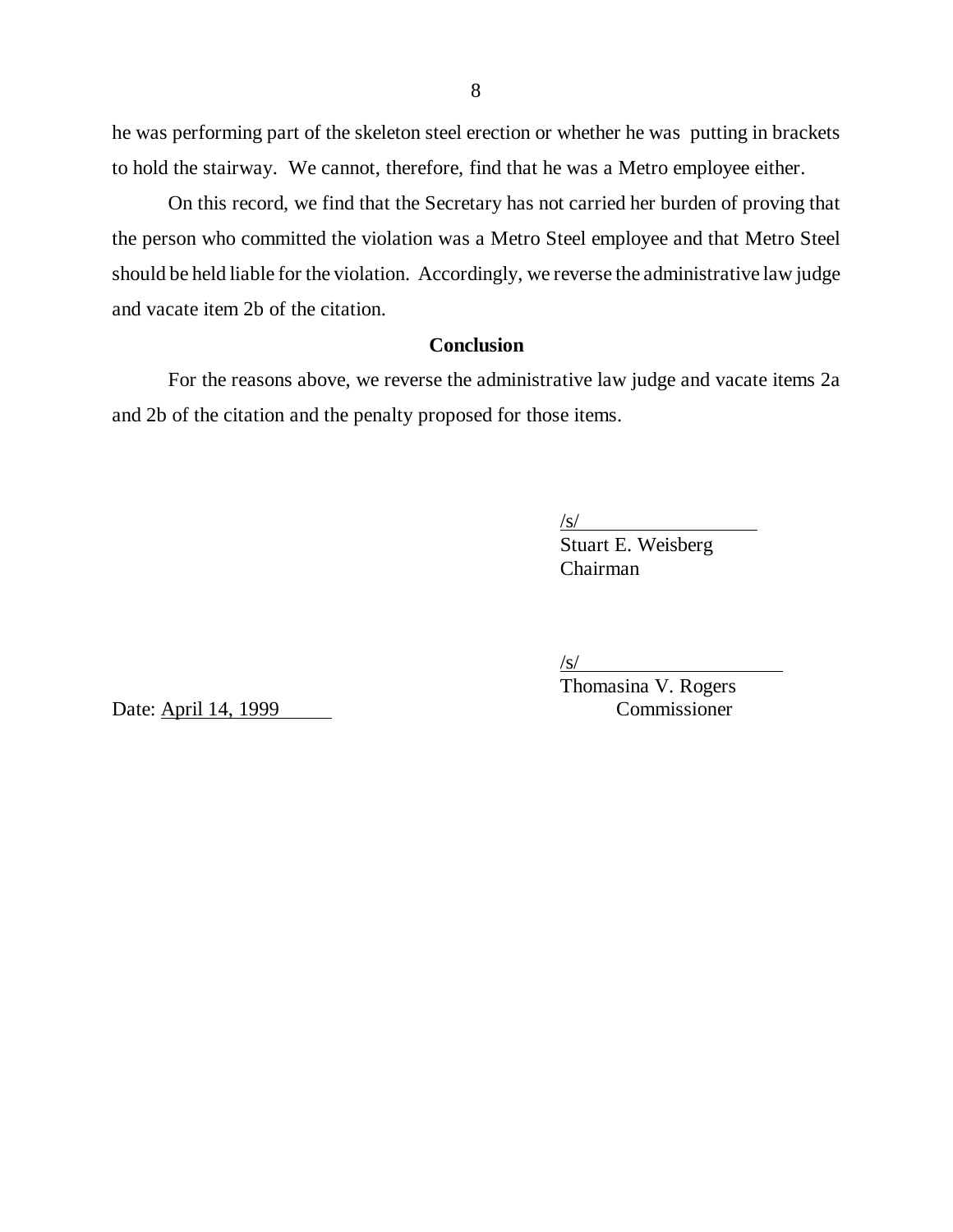# United States of America **OCCUPATIONAL SAFETY AND HEALTH REVIEW COMMISSION** 1120 20th Street, N.W., Ninth Floor

Washington, DC 20036-3419

| SECRETARY OF LABOR,             |  |
|---------------------------------|--|
|                                 |  |
| Complainant,                    |  |
| V.                              |  |
|                                 |  |
| <b>METRO STEEL CONSTRUCTION</b> |  |
| COMPANY, INC.,                  |  |
| Respondent.                     |  |
|                                 |  |

## OSHRC DOCKET NO. 96-1459

APPEARANCES:

Alan L. Kammerman, Esquire Richard L. Slavitt, Esquire New York, New York Parsippany, New Jersey For the Complainant. For the Respondent.

Before: Chief Judge Irving Sommer

### DECISION AND ORDER

This proceeding is before the Occupational Safety and Health Review Commission ("the Commission") pursuant to section 10 of the Occupational Safety and Health Act of 1970, 29 U.S.C. § 651 *et seq*. ("the Act"). The Occupational Safety and Health Administration ("OSHA") conducted an inspection of a construction site in Westbury, New York, from June 25, 1996, until September 25, 1996; as a result of the inspection, Respondent Metro Steel Construction Company ("Metro") was issued a citation alleging two instances of violations of 29 C.F.R. § 1926.105(a), the OSHA standard requiring nets or other fall protection where work places are over 25 feet from the ground or other surfaces.<sup>1</sup> Metro contested the citation, and the hearing in this matter was held on May 1, 1997, and July 23, 1997. Both parties have submitted post-hearing briefs.

<sup>&</sup>lt;sup>1</sup>The citation also alleged violations of 29 C.F.R.  $\S$  1926.20(b)(1) and 1926.501(b)(1); however, the Secretary has withdrawn items 1 and 3, the items alleging these violations, leaving only item 2, alleging the instances noted above, to be resolved.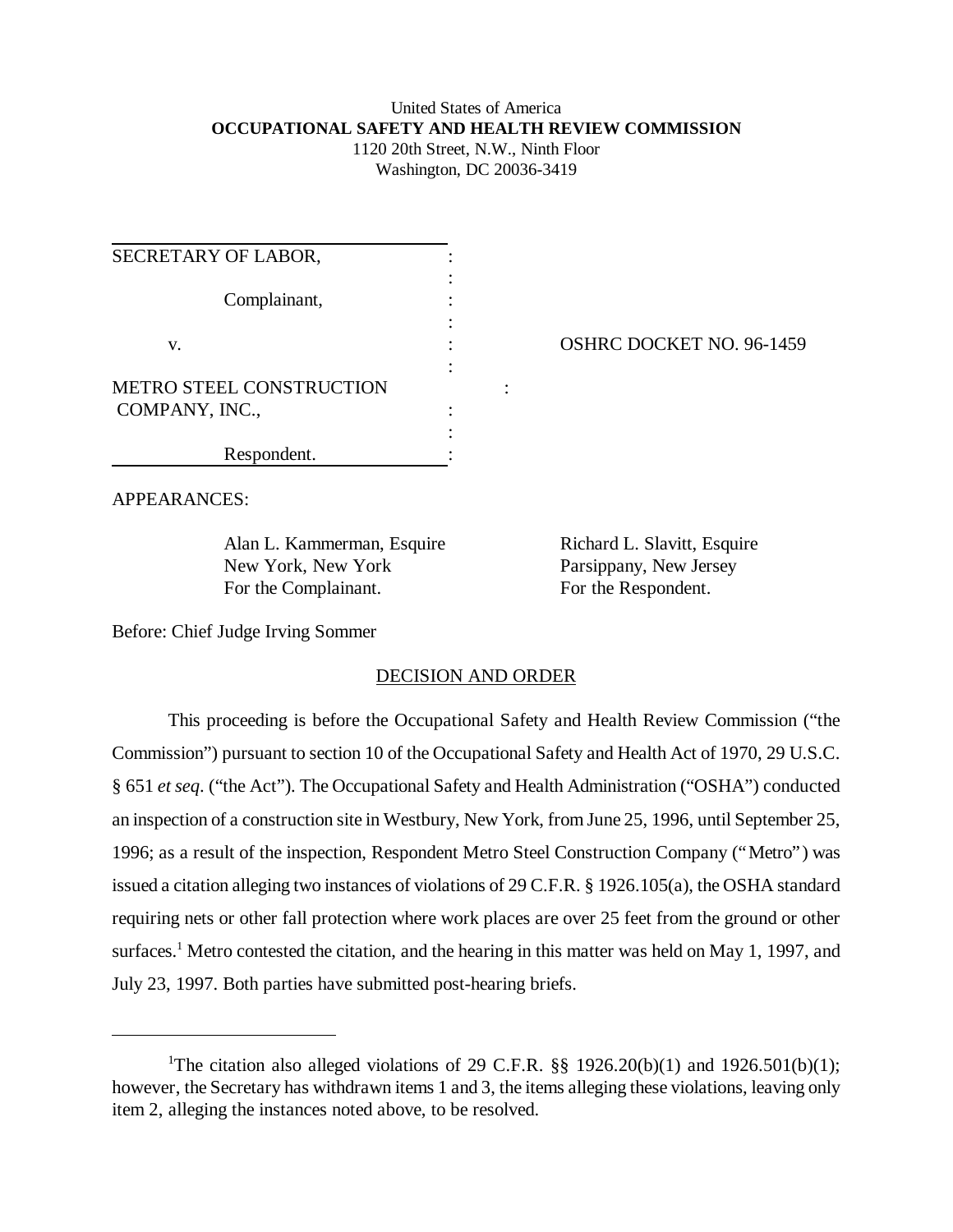#### The Inspection

Metro was erecting the structural steel of the two-story building under construction at the site. On June 25, 1996, Norman Sebbesse, the OSHA compliance officer ("CO") who conducted the inspection, met with the general contractor of the job and with Charles O'Leary, Metro's on-site superintendent; he also spoke with Chad Snow and Lindley Bratwaite, two Metro steel workers. CO Sebbesse went back to the site the next day, and that afternoon he saw Snow and Bratwaite proceed to the building with safety belts in hand. Bratwaite put a ladder against an interior column and climbed up to a beam on top of the second story; he walked that beam to the outside of the building, and after proceeding along an exterior beam for about 30 feet he sat down, tied off to the beam, and began working on a joist. The CO left after this occurrence, but returned to the site on September 20, 1996, to further observe Metro's work. In the morning he saw an employee in a black shirt welding on joists. That afternoon he saw the same employee walk an interior beam to an outside beam, where he and another worker sat down, tied off, and did some bolting work; the employee in the black shirt then unbuckled his belt, stood up, and walked about 30 feet along the outside beam, after which he turned to the inside, walked on an interior beam, and climbed down a ladder. CO Sebbesse videoed this event, and based on his determination that both this employee and Bratwaite had been exposed to falling to the exterior from the second story of the building, a distance of 40 feet, OSHA cited Metro for violating 29 C.F.R. § 1926.105(a), which provides as follows:<sup>2</sup>

Safety nets shall be provided when workplaces are more than 25 feet above the ground or water surface, or other surfaces where the use of ladders, scaffolds, catch platforms, temporary floors, safety lines, or safety belts is impractical.

## Citation 1 - Item 2a

This item is based on CO Sebbesse's having seen Lindley Bratwaite walking on an exterior beam. Metro contends that Bratwaite walked on decking that was laying alongside the beam. The testimony of Chad Snow, Bratwaite's partner, and Charles O'Leary, taken together, was that decking was placed along the edge of the building to provide a walkway so that employees could get to their work stations safely, and that the decking could not be seen from the location in the parking lot where

 $2$ No citations were issued for exposures to falls to the interior of the building because the distance from the beams to the decking below was 20 feet.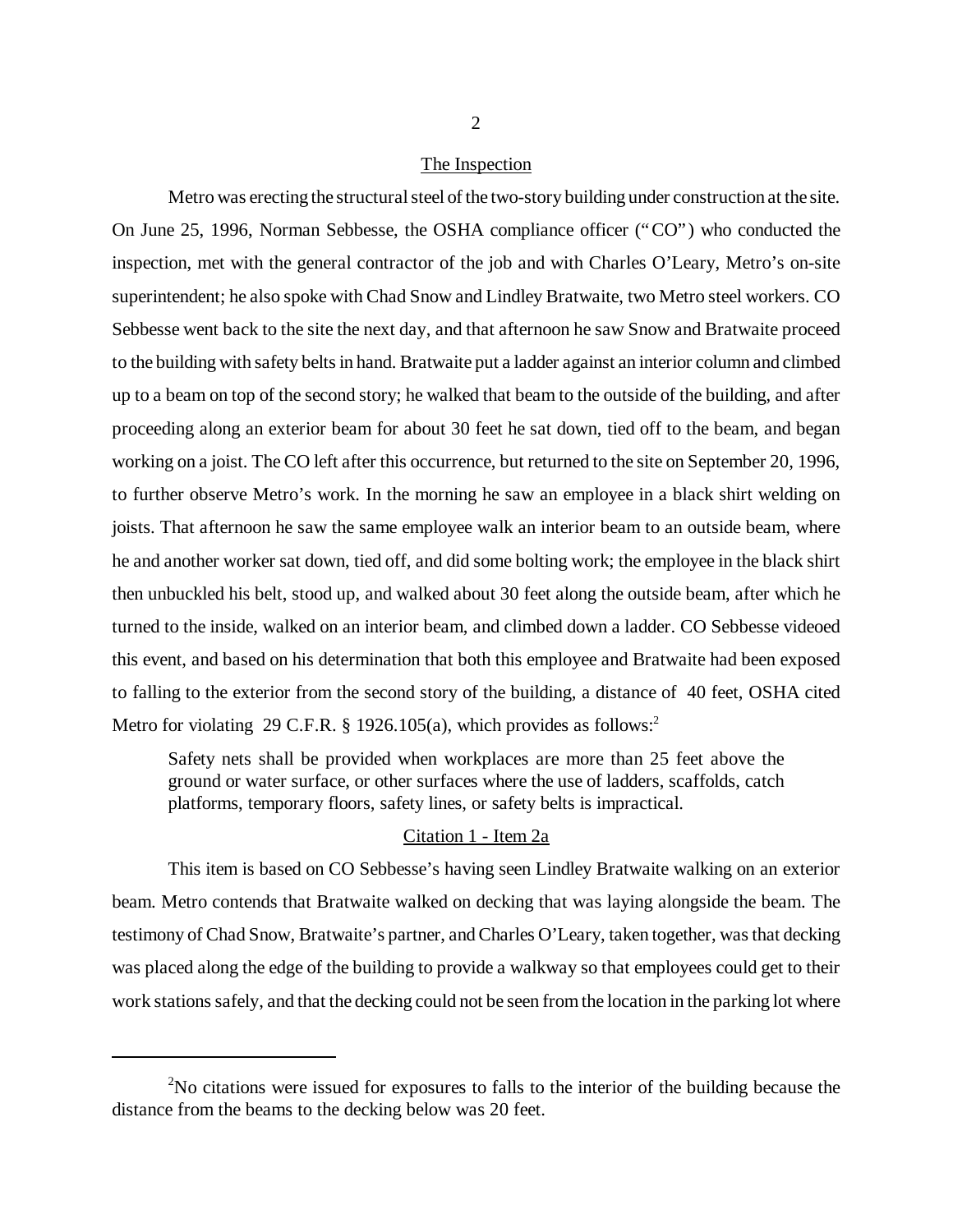the CO and O'Leary had observed Bratwaite as the outside beam obscured the decking; they further testified that photos R-4-5 accurately showed the building that day, and that Bratwaite had not walked on the outside beam.<sup>3</sup> (Tr. 94-102; 120-25; 134-40; 147-48). CO Sebbesse agreed he had seen Bratwaite from the parking lot, that he had not walked any closer to the building, and that he had not seen any decking like that depicted in R-4-5; however, he indicated on photo R-3 how Bratwaite had walked along the interior and then the exterior beam, and he specifically testified that he had watched Bratwaite stepping over the joists as he walked the beam and that he therefore had had no reason to go any closer to the building. (Tr. 12-14; 37-45; 61; 67; 80).

Based on the record, it is my finding that Bratwaite was exposed to the cited hazard. The CO, who has seven years experience with OSHA and has conducted nearly 400 inspections, was adamant that he had seen Bratwaite walking the beam and stepping over the joists, the ends of which are clearly shown protruding over the tops of the outside beams in photos R-2-5. (Tr. 5-6; 12-14; 80). Snow testified the decking was held together with steel bands such that an employee walking on it would have had to step over the bands, intimating that the CO mistook Bratwaite's walking on the decking for being on the outside beam. (Tr. 102). Regardless, I am not persuaded by Metro's contention with respect to this item, and my conclusion that the standard was violated is supported by Metro's own photos. R-2-3, which show no decking, depict the cited area. (Tr. 40-45). R-4-5, on the other hand, which do show decking, portray either another area or the cited area at a later time on June 26, and that this is so is apparent from a comparison of R-2-3 with R-4-5; in particular, the large pole with a "P" that intersects the crane on the right side of R-2 appears nowhere in R-4-5. This citation item is affirmed as a serious violation. The penalty for this item is set out following item 2b.

#### Citation 1 - Item 2b

The basis for this item is the employee CO Sebbesse saw walking along an outside beam on September 20, 1996. The CO testified that he first observed the employee, who had on a black shirt, welding on joists in the morning; he further testified that in the afternoon the same employee, after doing some bolting work while tied off to an exterior beam, unbuckled his safety belt and walked the outside beam for about 30 feet before turning to the interior and proceeding along an inside beam.

 $3$ O'Leary testified that he took R-1-5, photos of the site parking lot and the building under erection, shortly after the CO's departure; R-1-5 all show a date of June 26, 1996. (Tr. 138-39).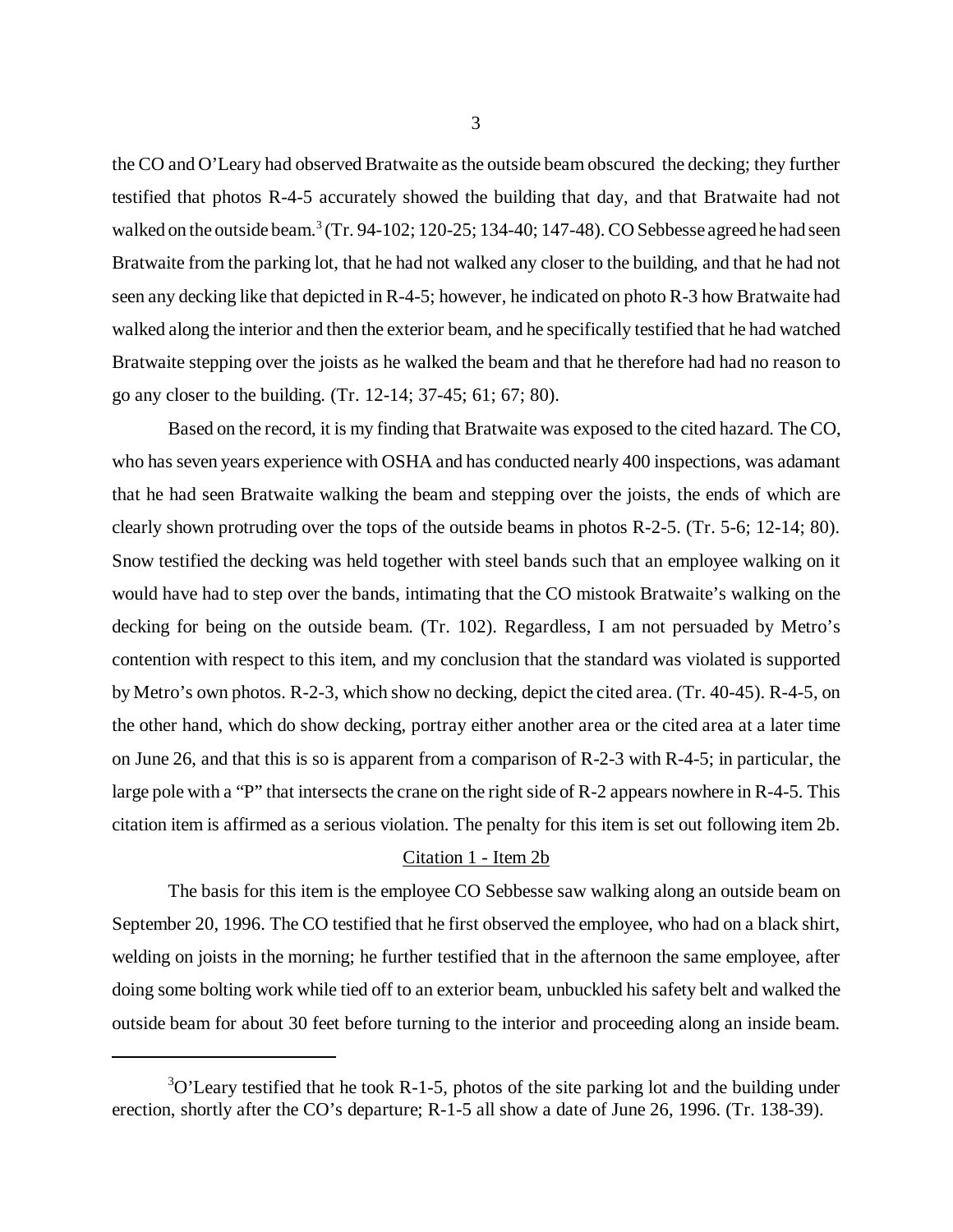CO Sebbesse described these events as C-2, his video, was shown at the hearing. (Tr. 18-25; 54-56; 62-66; 74-78). Metro contends that the welder was a different employee than the one the CO saw in the afternoon, who, according to Metro, was an ornamental steel worker. The record does, in fact, show that there were about ten other subcontractors on the job, including an ornamental steel contractor, that ornamental steel employees were working on the building that day, and that Metro performed only steel erection at the site. (Tr. 50-52; 66; 78-79; 96-98; 104; 122-23). In addition, Chad Snow and Charles O'Leary testified they did not recognize the person who walked the outside beam on the video, and that Metro's steel workers were all union members who did only one type of job, *i.e.*, connecting, bolting or welding, at the site; O'Leary also testified that the subject employee appeared to be working by himself, while his employees always worked in pairs, that there was a stairway in the area where the subject employee was working, and that he could have been an ornamental steel worker who was welding stairway brackets. (Tr. 104; 107-10; 140-43; 154-55).

CO Sebbesse's testimony, as noted above, was that the employee was welding joists in the morning and that the same employee was performing bolting with another worker in the afternoon. The CO further testified that the specific work the employee and his partner were doing was bolting the connection between the "barrel facia" of the building and the outside beam and that he considered that work to be steel erection activity. (Tr. 54-55; 63-66). Based on the record, the CO's testimony is credited over that of Snow and O'Leary, and I conclude that the subject employee was a Metro worker and that he was exposed to the cited hazard. In so concluding, I have noted Metro's assertions as to why the employee the CO saw in the morning could not have been the same one he saw that afternoon. However, the CO's testimony, in my view, renders these assertions unpersuasive. (Tr. 54-58; 74-78). Regardless, even assuming *arguendo* that the employee who walked the outside beam was a different worker, the job that he was doing, according to the CO, was that of a steel erector. (Tr. 63-66). I have also noted Metro's assertion that the CO never positively identified the employee as a Metro worker. In this regard, the CO specifically testified that Metro representatives had told him not to speak to its workers, that he had therefore pointed out the individual to O'Leary, who indicated that he would take care of the matter, and that O'Leary never got back with him. (Tr. 19-20; 50; 57-58; 62-63). This item is accordingly affirmed as a serious violation.